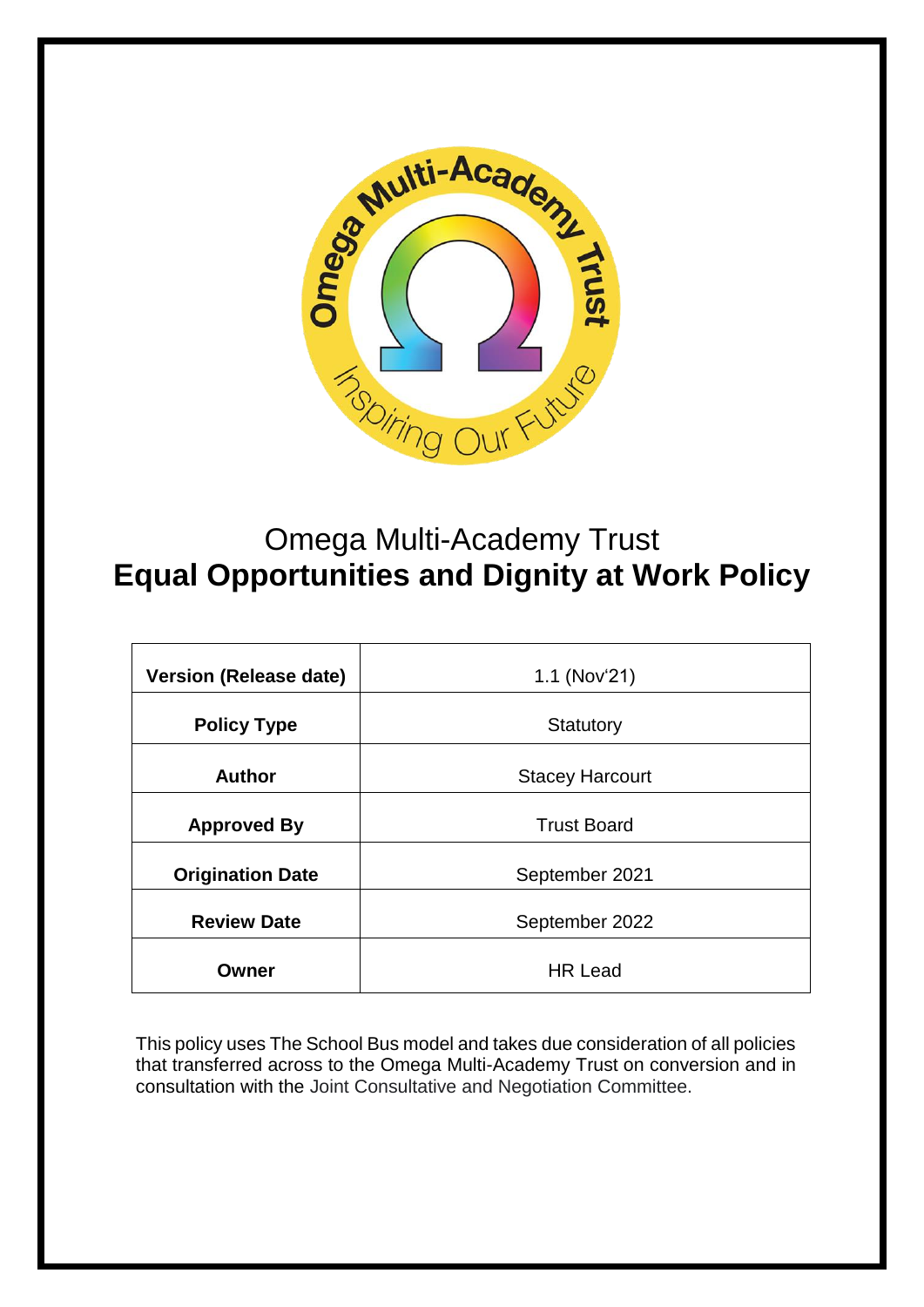# **Review Date & Summary Changes**

| <b>July 2021</b> | 7.8 Updated the list of protected |
|------------------|-----------------------------------|
|                  |                                   |
|                  | characteristics                   |
|                  |                                   |
|                  | 13.1 changed responsibility to HR |
|                  | <b>Department</b>                 |
|                  |                                   |
|                  | 14.1 changed responsibility to HR |
|                  | <b>Department</b>                 |
|                  |                                   |
| September 2022   |                                   |
|                  |                                   |
|                  |                                   |
|                  |                                   |
|                  |                                   |
|                  |                                   |
|                  |                                   |
|                  |                                   |
|                  |                                   |
|                  |                                   |
|                  |                                   |
|                  |                                   |
|                  |                                   |
|                  |                                   |
|                  |                                   |
|                  |                                   |
|                  |                                   |
|                  |                                   |
|                  |                                   |
|                  |                                   |
|                  |                                   |
|                  |                                   |
|                  |                                   |
|                  |                                   |
|                  |                                   |
|                  |                                   |
|                  |                                   |
|                  |                                   |
|                  |                                   |
|                  |                                   |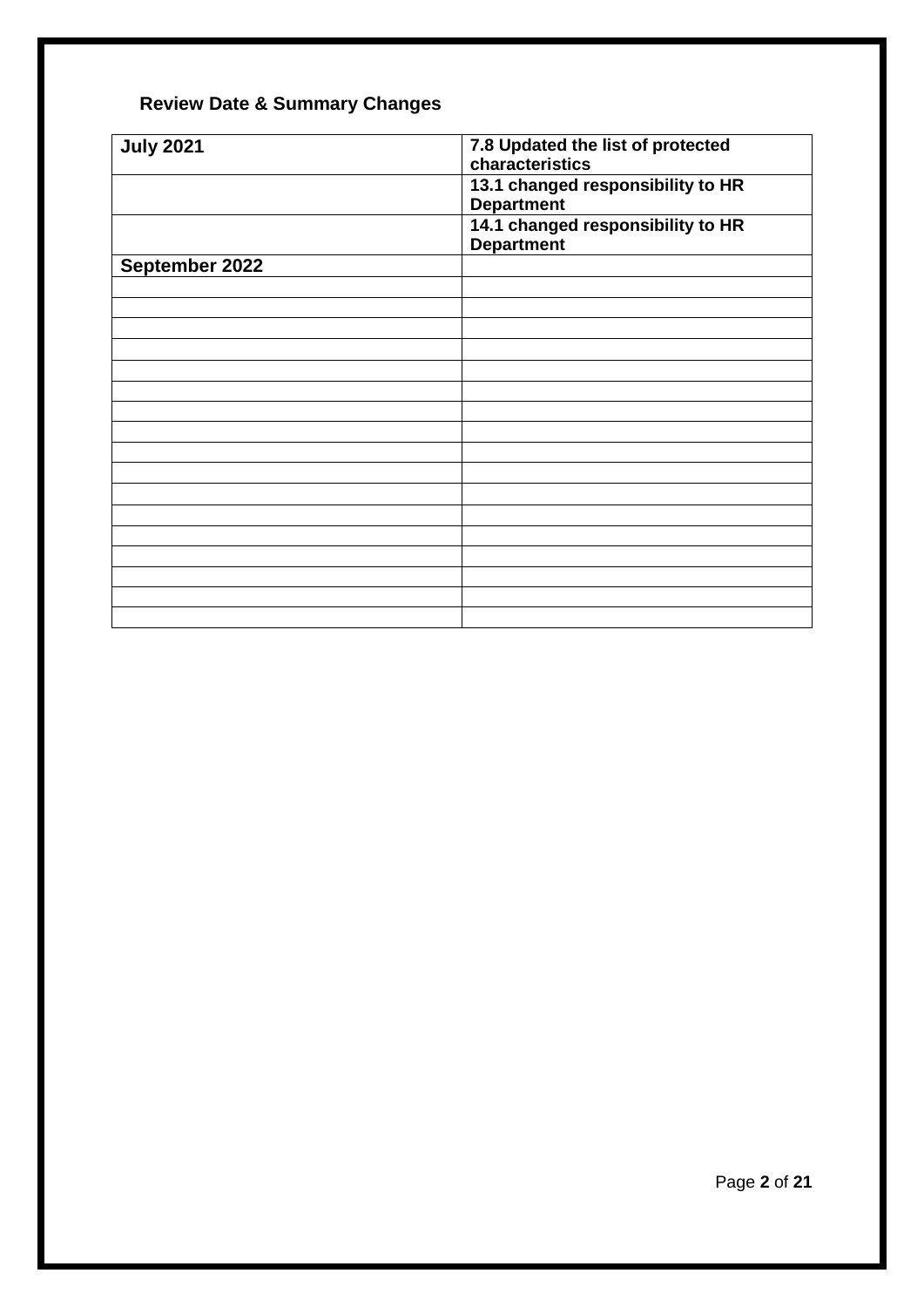#### **CONTENTS**

#### **[Vision and Values](#page-3-0)**

#### **[Rationale](#page-4-0)**

#### **[Statement of Intent](#page-5-0)**

- 1. [Policy Cover](#page-6-0)
- 2. [Roles & Responsibilities](#page-6-1)
- 3. [Scope](#page-6-2)
- 4. [Expected Behaviours](#page-6-3)
- 5. [Unacceptable Behaviours](#page-7-0)
- 6. [Forms of Discrimination](#page-8-0)
- 7. [Complaints](#page-9-0)
- 8. [Confidentiality](#page-10-0)
- 9. [Recruitment and Selection](#page-10-1)
- 10. [Staff Training, Promotion and Conditions of Service](#page-11-0)
- 11. [Termination of Employment](#page-12-0)
- 12. [Disability Discrimination](#page-12-1)
- 13. [Zero Hours, Fixed-Term Employees and Agency Workers](#page-12-2)
- 14. [Part-Time Work](#page-12-3)
- 15. [Breaches of this Policy](#page-13-0)
- 16. [Monitoring and Review](#page-13-1)

#### **Appendices:**

Appendix 1– [Protected Characteristics](#page-14-0)

Appendix 2 – [Defining Inappropriate Behaviour](#page-15-0)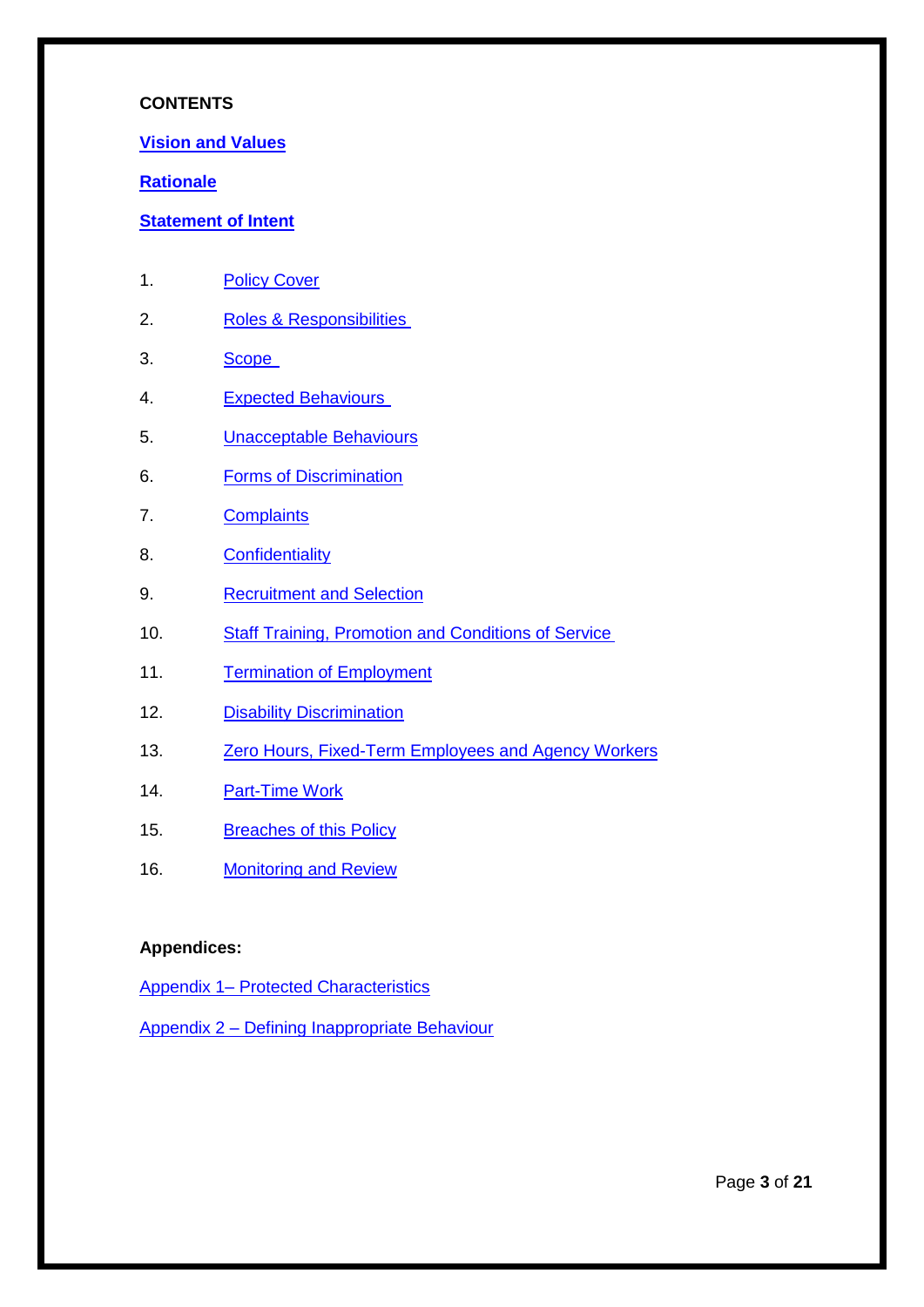# **Omega Multi-Academy Trust Mission Statement**

<span id="page-3-0"></span>The Omega learning community provides excellent teaching and learning with passion and purpose, based on core values, understood by all. Working in a warm and welcoming, yet purposeful environment, our mission is for everyone to be happy and inspired by their school experience. We empower students to harness their own creativity, to raise their aspirations and to achieve their potential. Working together, they gain confidence and pride to take their place in our community.

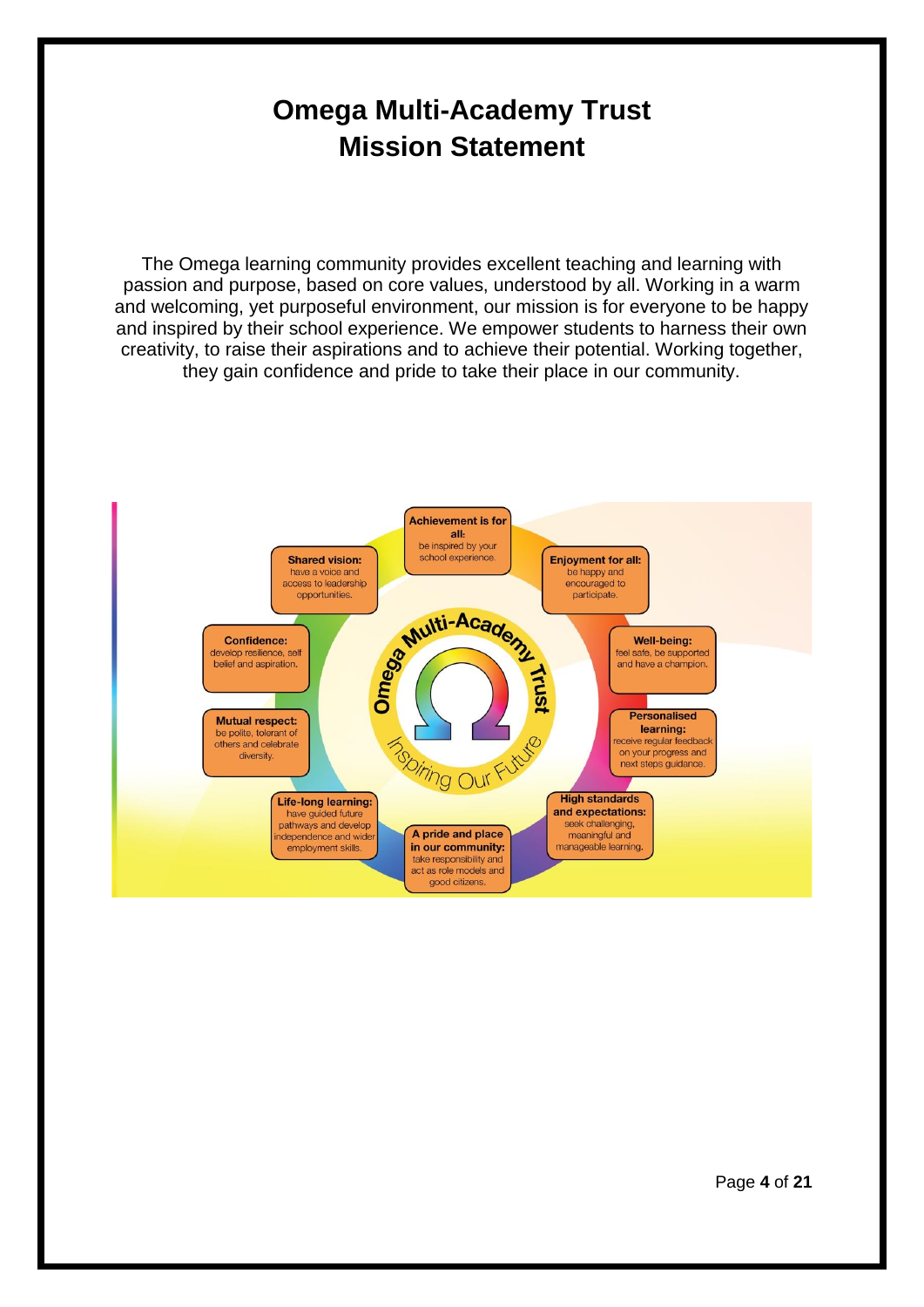# <span id="page-4-0"></span>**Rationale**

| <b>Omega Values</b>                                                                                        | How this policy addresses these                                                                                                                                                                                                                                                                           |
|------------------------------------------------------------------------------------------------------------|-----------------------------------------------------------------------------------------------------------------------------------------------------------------------------------------------------------------------------------------------------------------------------------------------------------|
|                                                                                                            | values                                                                                                                                                                                                                                                                                                    |
| Achievement is for all: be inspired by your<br>school experience.                                          | We aim to create a working environment in which all<br>individuals are able to make best use of their skills<br>and achieve their full potential free from discrimination<br>or harassment.                                                                                                               |
| Enjoyment for all: be happy and<br>encouraged to participate                                               | By supporting a culture where all employees feel<br>encouraged to participate this policy emphasizes the<br>importance of treating individuals with dignity<br>regardless of status. Where someone feels this has<br>not happened the policy provides a supportive<br>framework for raising any concerns. |
| Well-being: feel safe, be supported and<br>have a champion                                                 | The policy recognises that inappropriate behaviour<br>carries a cost to individuals in terms of their well-<br>being. It will support individuals to seek a resolution,<br>providing both informal and formal routes to a<br>satisfactory outcome.                                                        |
| Personalised learning: receive regular<br>feedback on your progress and next-steps<br>guidance             | This policy supports individuals to participate and<br>achieve no matter their status. It will ensure that any<br>colleague who raises a concern receives full support<br>to find a satisfactory outcome.                                                                                                 |
| High Standards and Expectations: seek<br>challenging, meaningful and manageable<br>learning.               | By making explicit the behaviours and values which all<br>employees of the trust should uphold, this policy<br>supports the achievement of high standards across<br>the trust.                                                                                                                            |
| Pride and place in our community: take<br>responsibility and act as role models and<br>good citizens.      | All employees have a role to play in helping to create<br>a culture where dignity at work is respected and any<br>form of inappropriate behaviour is not accepted.                                                                                                                                        |
| Life-long learning: have guided future<br>pathways and develop independence and<br>wider employment skills | It provides a clear framework which supports lifelong<br>learning and the achievement of all in an environment<br>free from discrimination and harassment.                                                                                                                                                |
| Mutual respect: be polite, tolerant of others<br>and celebrate diversity.                                  | All staff have a duty to act in accordance with this<br>policy and treat colleagues with dignity at all times,<br>and not to discriminate against or harass other<br>members of staff, regardless of their status.                                                                                        |
| Confidence: develop resilience, self-belief<br>and aspiration.                                             | Confidence is developed by explicitly defining the<br>behaviours and values which all staff should uphold<br>and outlining clear processes should this not happen.                                                                                                                                        |
| Shared vision: have a voice and access to<br>leadership opportunities.                                     | By defining the shared values and behaviours which<br>the trust expects of all staff and by outlining clear<br>procedures should individuals want to raise any<br>concerns.                                                                                                                               |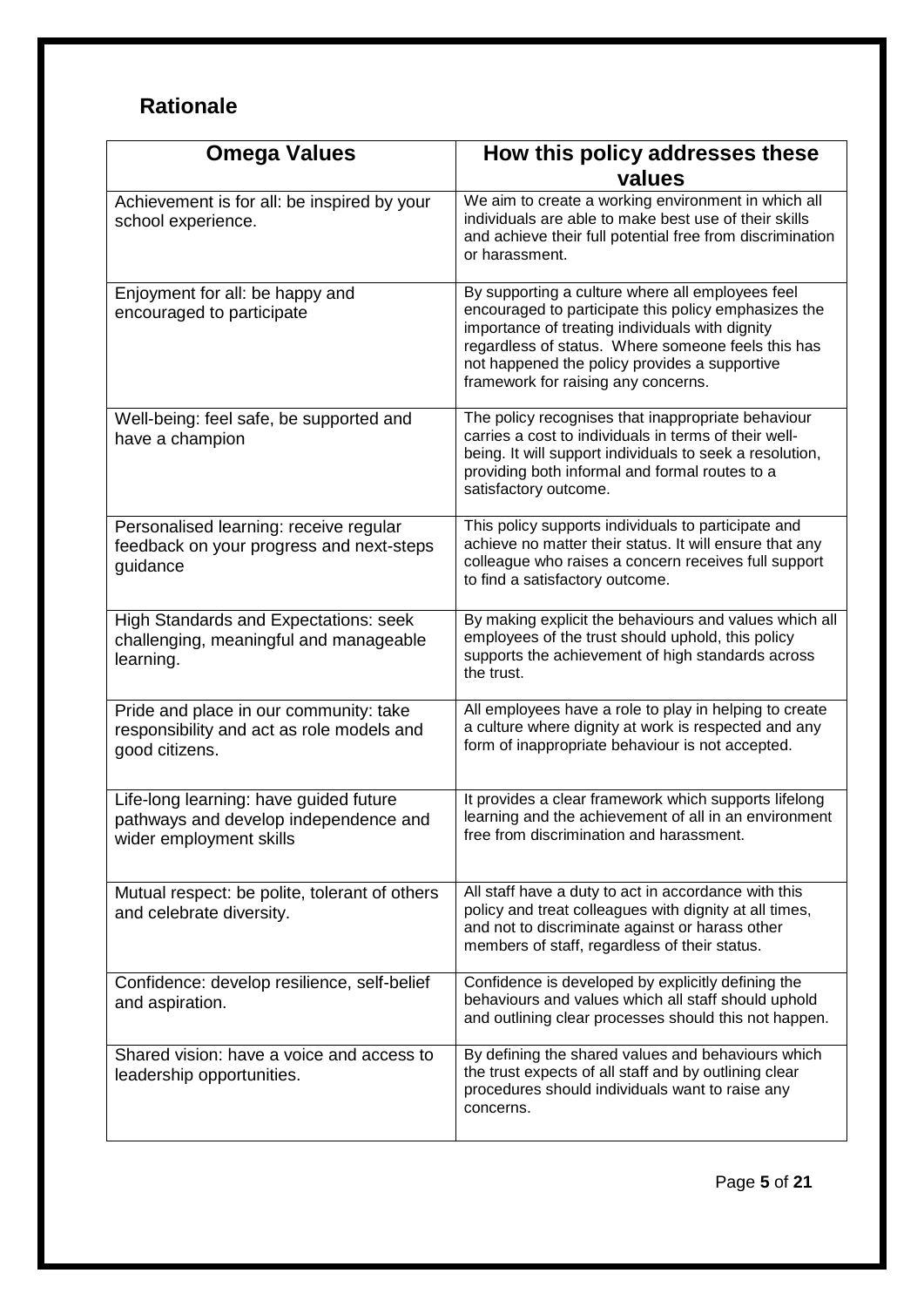### <span id="page-5-0"></span>**Statement of Intent**

 The Omega Multi-Academy Trust ("the trust") is committed to promoting equality of opportunity for all staff and job applicants. The trust aims to create a working environment in which all individuals are able to make best use of their skills, free from discrimination or harassment, and in which all decisions are based on merit.

The trust does not discriminate against staff on the basis of age, disability, gender reassignment, marital or civil partner status, pregnancy or maternity, race, colour, nationality, ethnic or national origin, religion or belief, sex or sexual (the protected characteristics), amended in line with the Equality Act 2010. More detail on each of the protected characteristics can be found in Appendix 1.

Dignity at Work is not just about inappropriate behaviour (such as bullying and harassment), it's about structures and practices that offer equality of opportunity, collective and individual voice, safe and healthy working conditions, secure terms of employment and just rewards. More details can be found in Appendix 2.

The trust recognises its duty of care to employees and that to work effectively people need a climate in which they are respected and valued. All workers, especially those who have responsibility for others, share this duty of care. The trust expects all staff members to treat each other with respect, courtesy and consideration at all times. All staff members have the right to expect professional behaviour from others, and have a corresponding responsibility to behave professionally towards others.

The principles of non-discrimination and equality of opportunity also apply to the way in which staff treat students, parents, governors, trustees, third party organisations and former staff members.

All staff have a duty to act in accordance with this policy and treat colleagues with dignity at all times, and not to discriminate against or harass other members of staff, regardless of their status.

Signed by: Sumitors CEO Date: 28/09/2021 **Chair** of Trustees Date: 28/09/2021

Page **6** of **21**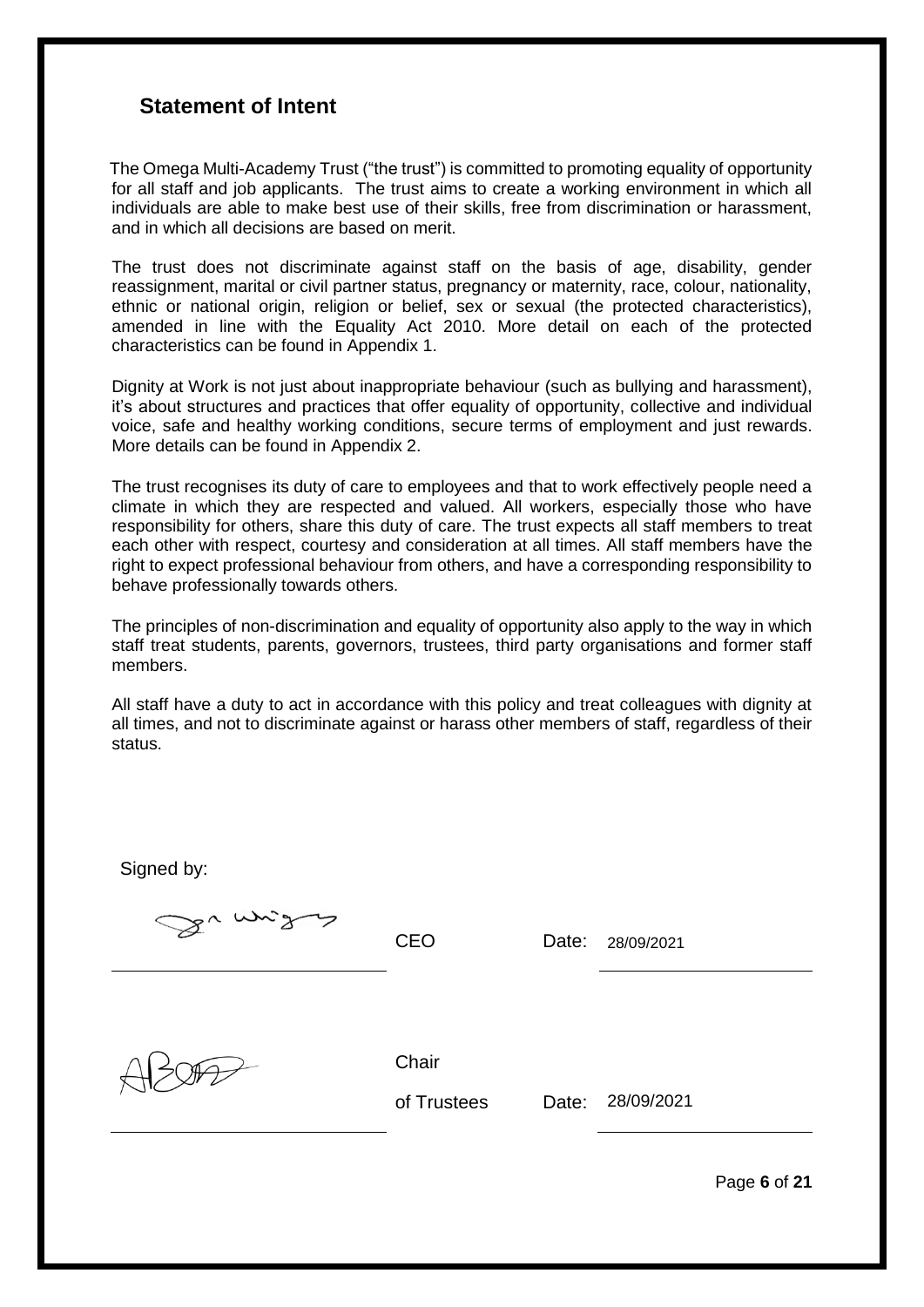## <span id="page-6-0"></span>**1. Policy Cover**

 $1.1 -$ This policy covers all employees of the trust, volunteers, interns, casual workers and agency staff.

# <span id="page-6-1"></span>**2. Roles & Responsibilities**

- $2.1.$ The Board of Trustees has overall responsibility for the effective operation of this policy and for ensuring compliance with discrimination law. Day-to-day operational responsibility, including regular review of this policy, has been delegated to the HR department.
- $2.2.$ All leaders within the trust must set an appropriate standard of behaviour, lead by example and ensure that those they manage adhere to the policy and promote aims and objectives with regard to equal opportunities.

### <span id="page-6-2"></span>**3. Scope**

- $3.1.$ This policy applies to all aspects of relationship with staff and to relations between staff members at all levels. This includes job advertisements, recruitment and selection, training and development, opportunities for promotion, conditions of service, pay and benefits, conduct at work, disciplinary and grievance procedures and termination of employment.
- $3.2.$ The trust will take appropriate steps to accommodate the requirements of different religions, cultures and domestic responsibilities.
- $3.3.$ This policy operates in conjunction with the following trust policies:
	- Disciplinary Policy
	- Complaints Policy
	- Grievance Policy

# <span id="page-6-3"></span>**4. Expected Behaviours**

- $4.1.$ All employees have a role to play in helping to create a culture where dignity at work is respected and any form of inappropriate behaviour is not accepted.
- $4.2.$ All employees should:
	- 4.2.1. Take into account the views, concerns and feelings of others when giving and receiving information
	- 4.2.2. Contribute to a healthy and safe working environment
	- 4.2.3. Project a helpful and professional image to colleagues and trust associates
	- 4.2.4. Through their own behaviour, manner and conduct, represent the trust to the outside world in a positive way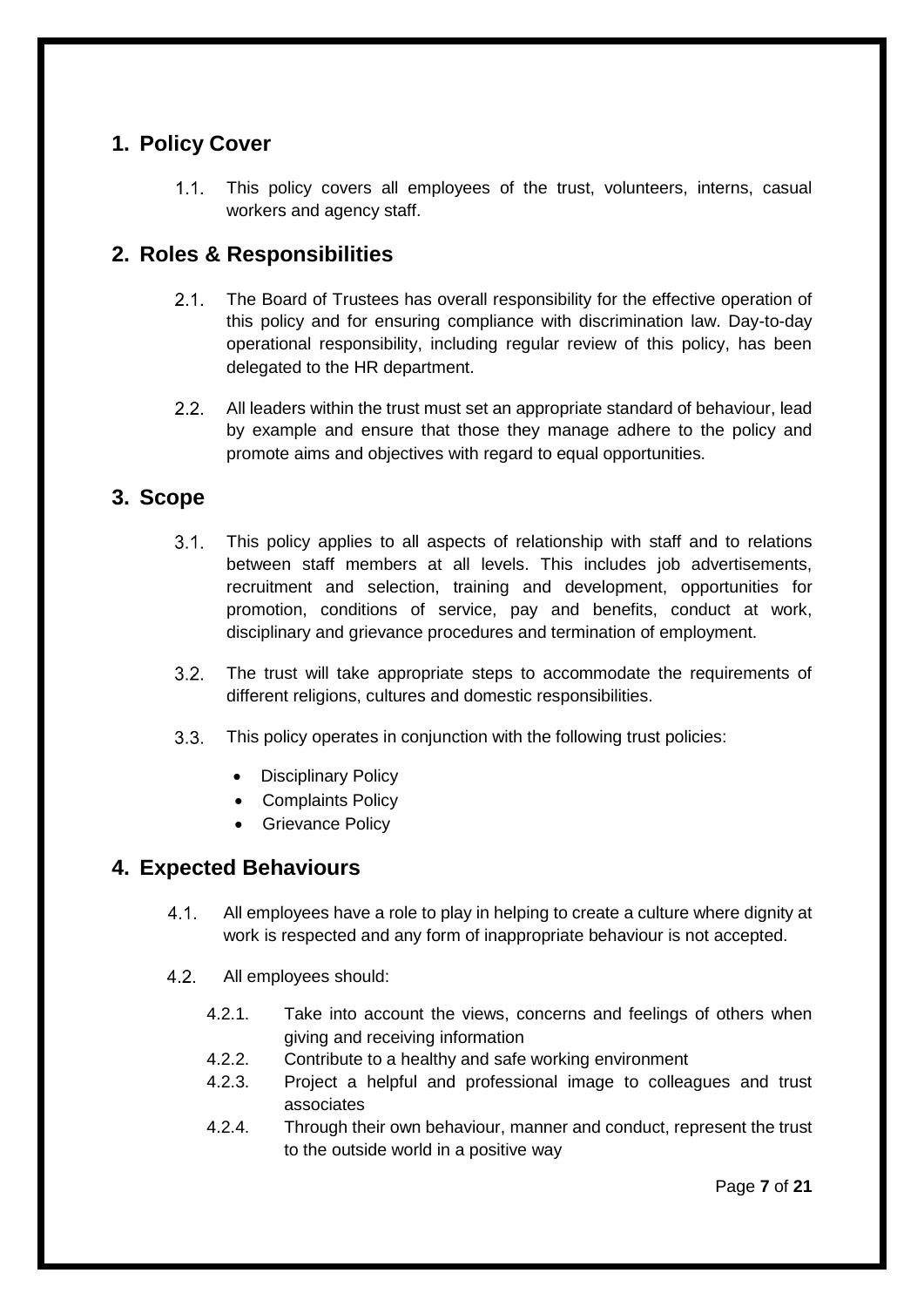- 4.2.5. Recognise the needs of others who may have special requirements, e.g. barriers to communication or access
- 4.2.6. Be positive and helpful when communicating with the trust associates
- 4.2.7. Build working relationships based on trust, respect, sharing, cooperation and mutual support, by:
	- − Co-operating with others, sharing useful or relevant information and experience
	- Being supportive and offering assistance when required
	- Encouraging and listening to other team members' ideas, opinions and feelings and appreciating their perspective
	- Establishing and maintaining constructive and open relationships with colleagues
	- Understanding how their own work can impact on other team members
- 4.2.8. Display a commitment to equality of opportunity and dignity at work by:
	- Demonstrating an understanding of the trust's equality and diversity commitments
	- Respecting and valuing diversity issues
	- Contributing to a non-discriminatory work environment
- $4.3.$ In addition to the behaviours listed for all employees, leaders should:
	- 4.3.1. Actively encourage co-operative working
	- 4.3.2. Support and empower members of their team
	- 4.3.3. Involve others in the process of making decisions and planning
	- 4.3.4. Provide opportunities for others to explore problems, arrive at and/or contribute to solutions
	- 4.3.5. Know the importance of getting feedback from others
	- 4.3.6. Encourage, enable and use such feedback in a constructive manner
	- 4.3.7. Actively develop self and encourage others to take an active part in their own development, while ensuring that team development is relevant and cost-effective
- 4.4 Line managers have a legitimate right to manage and set realistic performance objectives and raise poor performance. The key is the manner in which this is done.

### <span id="page-7-0"></span>**5. Unacceptable Behaviours**

- $5.1$ Unacceptable behaviour is defined as behaviour that breaches the generally recognised norms of socially acceptable conduct at work, or which contravenes the trust's policies. Unacceptable behaviour is assessed by the impact the behaviour has on the recipient.
- $5.2.$ Unacceptable behaviour may occur in a manager/employee relationship, between colleagues in the workplace or across the trust. It may be persistent or in some circumstances, an isolated incident.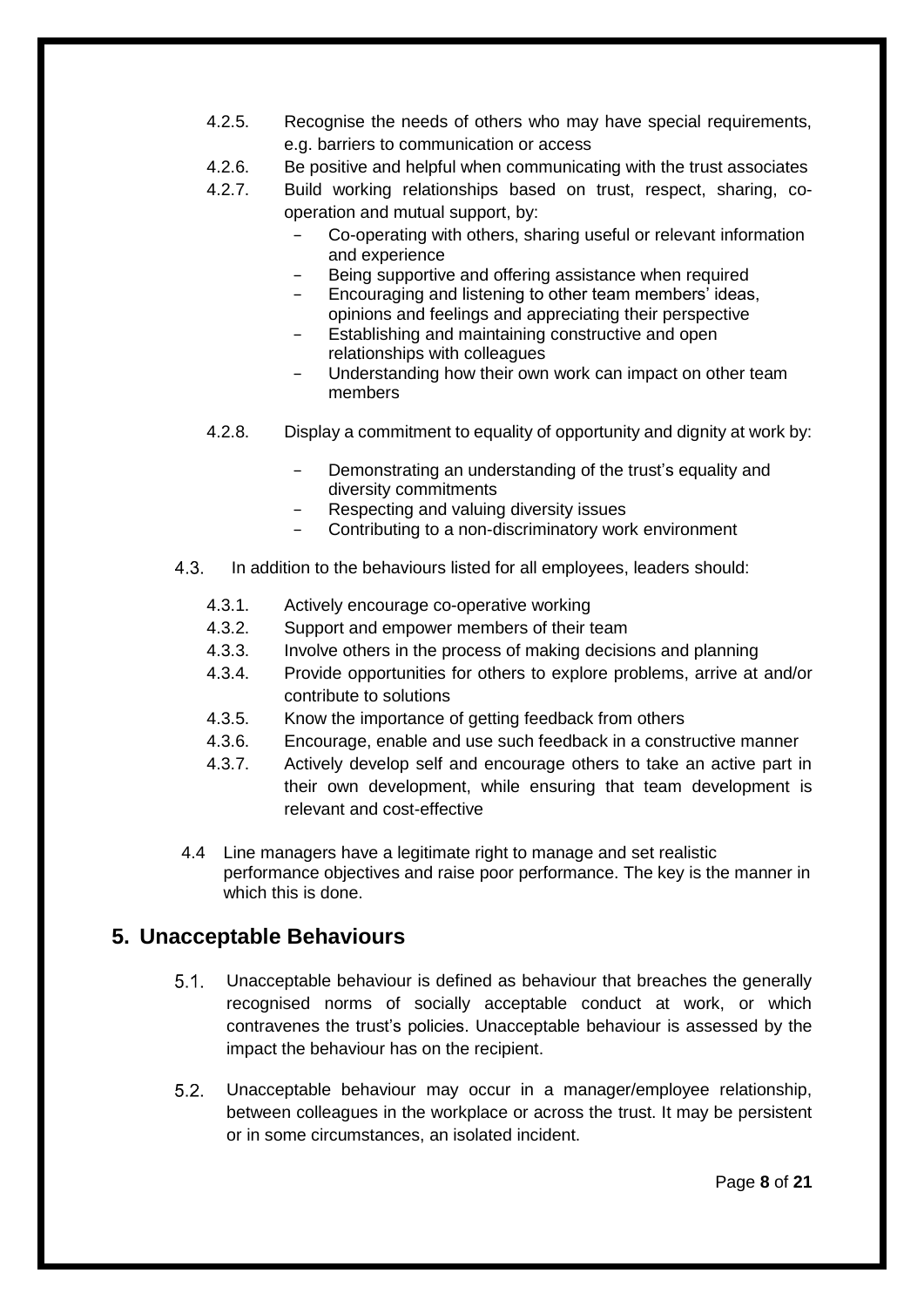- $5.3.$ There are many forms of behaviour which are inappropriate and unacceptable within the workplace, and what may be appropriate within one set of circumstances may be inappropriate in another. Usually people are able to judge where the limits of acceptability lie and to modify their behaviour appropriately in any given situation, however this is not always the case (for example, conflicts and misunderstandings can sometimes result from cultural differences).
- $5.4.$ Inappropriate behaviour carries a cost at both an individual and organisational level. Employees can be subject to fear, stress and anxiety, which can put great strains on personal and family life and can lead to illness, absenteeism, an apparent lack of commitment, poor performance and resignation. For the organisation, the costs can be poor morale, reduction in quality of service, higher staff turnover, divided teams and damage to reputation.
- $5.5.$ For the purpose of this policy, behaviour is defined as inappropriate if it is:
	- 5.5.1. Unwanted by the recipient
	- 5.5.2. Perceived by the recipient as violating their dignity and/or creating an intimidating, hostile, degrading, humiliating or offensive environment
	- 5.5.3. Having regard to all the circumstances, including the recipient's perception, the behaviour could reasonably be considered as being unacceptable
- $5.6.$ Inappropriate behaviour includes a number of specific behaviours, (e.g. victimisation, bullying or harassment) relating to gender, race, ethnicity or national origin, disability, sexuality, religion or belief, marital status, age, social class, trade union activity or political belief. Such behaviours may have legal, as well as moral and ethical, implications.

# <span id="page-8-0"></span>**6. Forms of Discrimination**

- $6.1.$ Discrimination by or against an employee is generally prohibited unless there is a specific legal exemption. Discrimination may be direct or indirect and it may occur intentionally or unintentionally.
- $6.2.$ Direct discrimination occurs where someone is treated less favourably because of one or more of the protected characteristics set out above. For example, rejecting an applicant on the grounds of their race because they would not "fit in" would be direct discrimination.
- $6.3.$ Indirect discrimination occurs where someone is disadvantaged by an unjustified provision, criterion or practice that also puts other people with the same protected characteristic at a particular disadvantage.
- $6.4.$ Harassment related to any of the protected characteristics is prohibited. Harassment is unwanted conduct that has the purpose or effect of violating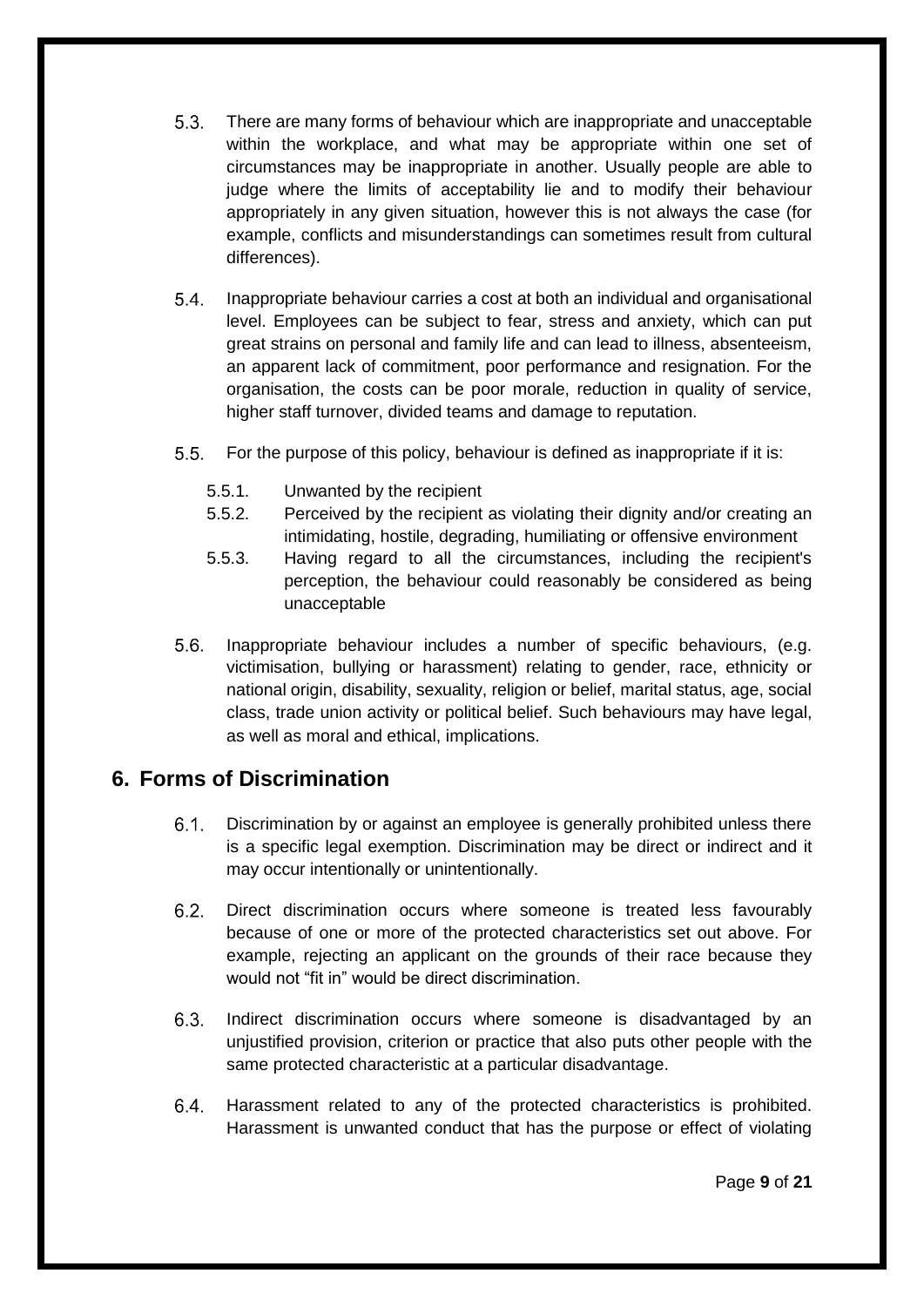someone's dignity, or creating an intimidating, hostile, degrading, humiliating or offensive environment for them.

 $6.5.$ Victimisation is also prohibited. This is less favourable treatment of someone who has complained or given information about discrimination or harassment, or supported someone else's complaint.

# <span id="page-9-0"></span>**7. Complaints**

- $7.1$ The trust has a grievance procedure to recognise the particular nature of complaints of unacceptable behaviour, including bullying and harassment. The grievance procedure provides for both informal and formal resolution of complaints. Whilst every employee has the right to ask for a formal investigation to be undertaken, the trust recognises the considerable strain such investigations can in themselves generate and would wish to promote and facilitate informal resolution wherever possible.
- $7.2$ It is recognised that, in many cases, all that the complainant wants is for the unwanted, offensive, discriminatory or bullying behaviour to stop. In addition, it is often the case that the person who is responsible for such behaviour may not know that their behaviour is having that effect. If told about the problem, the person may be willing to change their behaviour immediately. The grievance procedure is therefore intended to be flexible enough to cater for such circumstances, but also robust enough to deal with cases of discrimination, harassment, bullying or victimisation which require an investigation and possible disciplinary proceedings.
- $7.3.$ The trust will endeavour to ensure that employees making complaints, and others who give evidence or information in connection with the complaint, will not be victimised. Victimisation is discrimination contrary to equality legislation. Any complaint of victimisation will be dealt with seriously, promptly and confidentially. Victimisation may result in disciplinary action, including the possibility of dismissal.
- $7.4.$ The trust has a duty to monitor hate crimes and incidents. Hate incidents are any incidents that are targeted at a person because of hostility or prejudice towards that person's:
	- 7.4.1. Disability
	- 7.4.2. Race or ethnicity
	- 7.4.3. Religion or belief
	- 7.4.4. Sexual orientation
	- 7.4.5. Transgender identity
- $7.5.$ Hate crimes and incidents are reportable to the police. Their website "True Vision" provides information on what hate crimes and incidents are and how you can report them.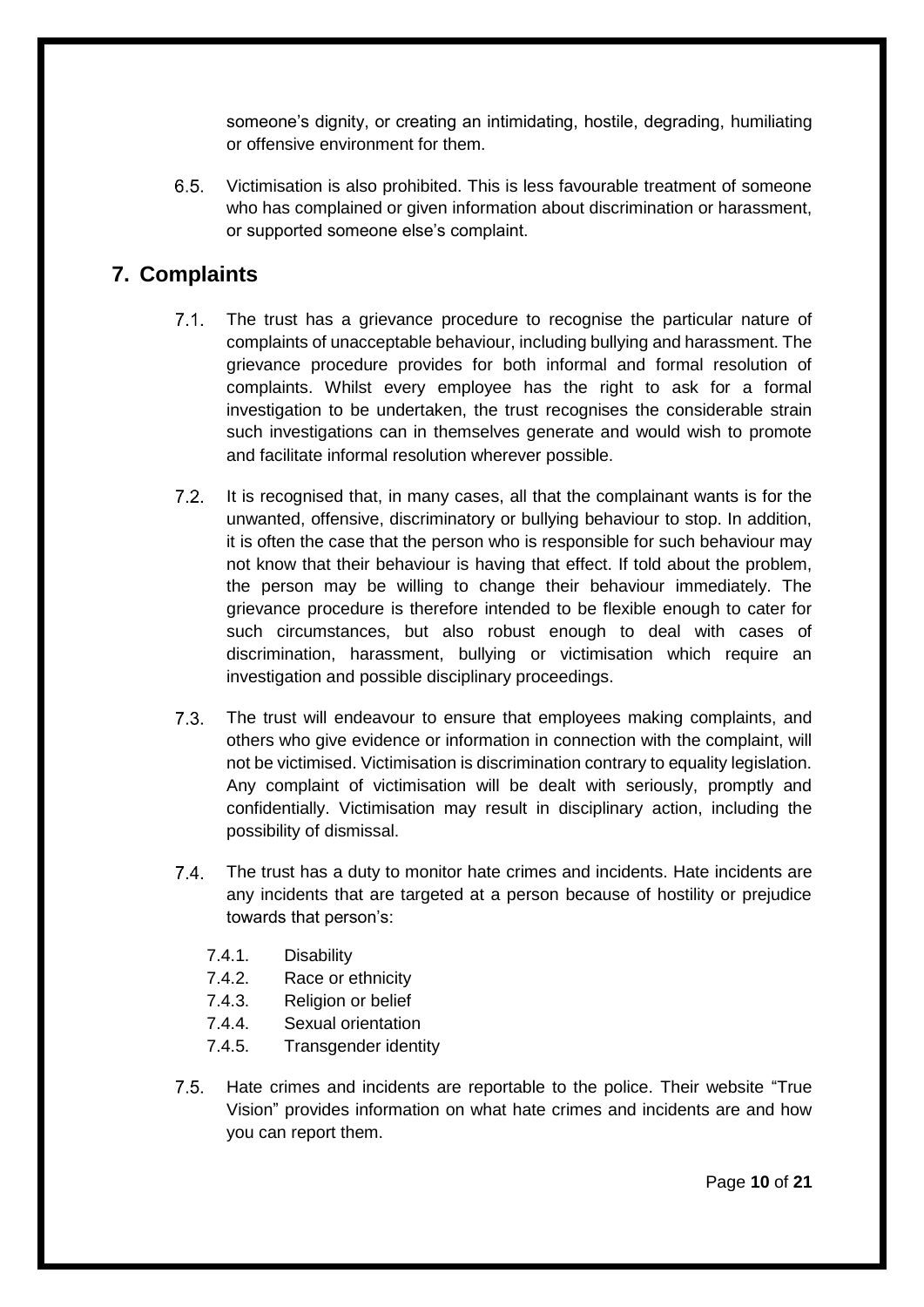- $7.6.$ Where there has been an allegation of inappropriate behaviour, an employee has the right to seek advice from the HR department, and/or their Trade Union Representative, as appropriate, and will be advised in writing, of this right, should a formal complaint be made. They have a right to respond fully to such accusations and to be accompanied in this process by their trade union representative or work colleague.
- $7.7.$ Behaviour that can be construed as harassment, bullying and/or victimisation, and the failure to deal with such incidents or allegations, may expose the trust and individual employees to a number of legal consequences.
- $7.8.$ Discrimination and harassment based on race, ethnicity, gender identity, sexual orientation, disability, age, sex, pregnant married/civil partnerships or religion and belief are serious employment issues and may be in breach of the Equality Act 2010, the Human Rights Act 1998, the Protection from Harassment Act 1997 and/or Employment Equality Regulations.
- $7.9.$ Employers have a 'duty of care' for all their employees. If the mutual trust and confidence between employer and employee is broken, there could potentially be a fundamental breach of contract. Employers are usually responsible in law for the acts of their employees.
- 7.10. Under the Health and Safety at Work Act 1974 employers are responsible for the health, safety and welfare at work of all employees.

# <span id="page-10-0"></span>**8. Confidentiality**

- $8.1.$ A high degree of discretion, sensitivity and confidentiality must be exercised by all those involved at any stage of dealing with a complaint. However, confidentiality must not act as an impediment to the thorough investigation of complaints where that is required and nor should it be used to undermine the right of any employee to be treated fairly.
- $8.2.$ All employees involved in any investigation are expected to respect the need for confidentiality. Failure to do so will be considered a disciplinary offence.
- $8.3.$ Statistical information will be gathered for monitoring purposes and will be treated with confidentiality and in accordance with the Data Protection Act.

### <span id="page-10-1"></span>**9. Recruitment and Selection**

 $9.1$ The trust aims to ensure that no job applicant suffers discrimination because of any of the protected characteristics above. The recruitment procedures are reviewed regularly to ensure that individuals are treated on the basis of their relevant merits and abilities. Job selection criteria are regularly reviewed to ensure that they are relevant to the job and are not disproportionate. Short listing of applicants will be done by more than one person wherever possible.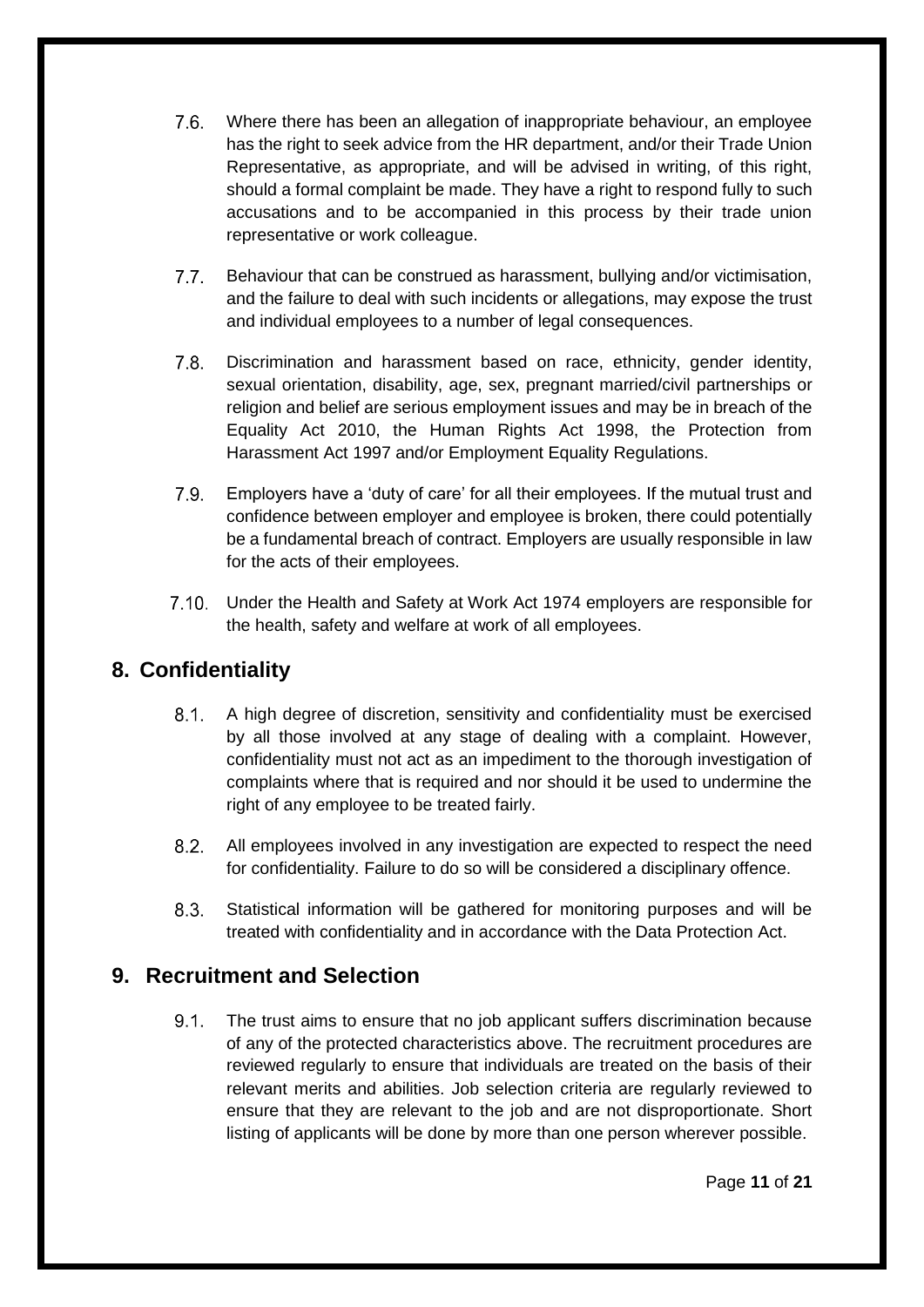- $9.2.$ Job advertisements will avoid stereotyping or using wording that may discourage groups with a particular protected characteristic from applying. Steps will be made to ensure that vacancies are advertised to a diverse labour market.
- $9.3.$ Applicants will not be asked about health or disability before a job offer is made. There are limited exceptions which will only be used with the HR departments approval. For example:
	- 9.3.1. Questions necessary to establish if an applicant can perform an intrinsic part of the job (subject to any reasonable adjustments).
	- 9.3.2. Questions to establish if an applicant is fit to attend an assessment or any reasonable adjustments that may be needed at interview or assessment.
	- 9.3.3. Positive action to recruit disabled persons
	- 9.3.4. Equal opportunities monitoring (which will not form part of the decisionmaking process)
- $9.4.$ Applicants will not be asked about past or current pregnancy or future intentions related to pregnancy. Applicants will not be asked about matters concerning age, race, religion or belief, sexual orientation, or gender reassignment without the approval of a HR advisor within the trust (who will first consider whether such matters are relevant and may lawfully be taken into account).
- $9.5.$ The trust is required by law to ensure that all staff are entitled to work in the UK. Assumptions about immigration status will not be made based on appearance or apparent nationality. All prospective employees, regardless of nationality, will be expected to produce original documents (such as a passport) before employment starts, to satisfy current immigration legislation. The list of acceptable documents is available from the UK Border Agency.
- $9.6.$ To ensure that this policy is operating effectively, and to identify groups that may be underrepresented or disadvantaged in our organisation, the trust monitor applicants' ethnic group, gender, disability, sexual orientation, religion and age as part of the recruitment procedure. Provision of this information is voluntary and it will not adversely affect an applicant's chances of recruitment or any other decision related to their employment. The information is removed from applications before short listing, and kept in an anonymised format solely for the purposes stated in this policy. Analysing this data helps to take appropriate steps to avoid discrimination and improve equality and diversity.

# <span id="page-11-0"></span>**10. Staff Training, Promotion and Conditions of Service**

10.1. Staff training needs will be identified through regular staff appraisals. All staff will be given appropriate access to training to enable them to progress within the organisation and all promotion decisions will be made on the basis of merit.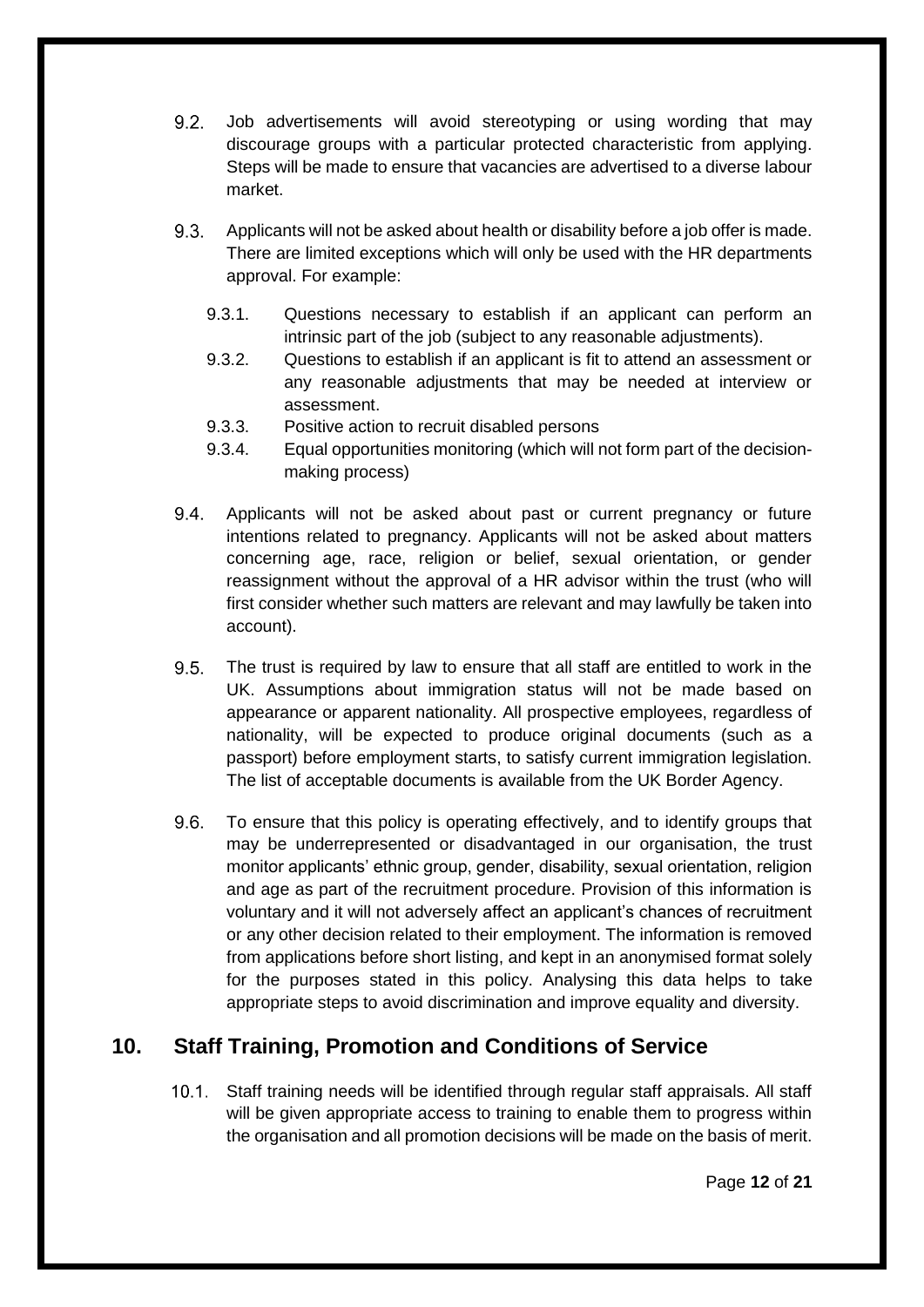- Workforce composition and promotions will be regularly monitored to ensure equality of opportunity at all levels of the organisation. Where appropriate, steps will be taken to identify and remove unjustified barriers and to meet the special needs of disadvantaged or underrepresented groups.
- Conditions of service, benefits and facilities are reviewed regularly to ensure that they are equal opportunities for all.

### <span id="page-12-0"></span>**11. Termination of Employment**

- 11.1. The trust will ensure that redundancy criteria and procedures are fair and objective and are not directly or indirectly discriminatory.
- The trust will also ensure that disciplinary procedures and penalties are applied without discrimination, whether they result in disciplinary warnings, dismissal or other disciplinary action.

### <span id="page-12-1"></span>**12. Disability Discrimination**

- $12.1.$ If an employee is disabled or becomes disabled, the trust encourages staff to inform them about conditions so that support can be offered.
- 12.2. If employees experience difficulties at work because of a disability, they may wish to contact their line manager or HR to discuss any reasonable adjustments that would help to overcome or minimise the difficulty. Line managers or a member of the HR team may wish to consult with employees and a medical adviser(s) about possible adjustments. The matter will be considered carefully and will accommodate employees needs within reason. If an adjustment is deemed unreasonable, explanations will be offered and an alternative solution will be found where possible.
- 12.3. The trust will monitor the physical features of premises to consider whether they place disabled workers, job applicants or service users at a substantial disadvantage compared to other staff. Where reasonable, steps will be taken to improve access for disabled staff and service users.

# <span id="page-12-2"></span>**13. Zero Hours, Fixed-Term Employees and Agency Workers**

13.1. The HR Department will monitor the use of zero hours, fixed-term employees and agency workers, and their conditions of service, to ensure that they are being offered appropriate access to benefits, training, promotion and permanent employment opportunities. Where relevant, will monitor their progress to ensure that they are accessing permanent vacancies.

### <span id="page-12-3"></span>**14. Part-Time Work**

Page **13** of **21** 14.1. The HR Department will monitor the conditions of service of part-time employees and their progression to ensure that they are being offered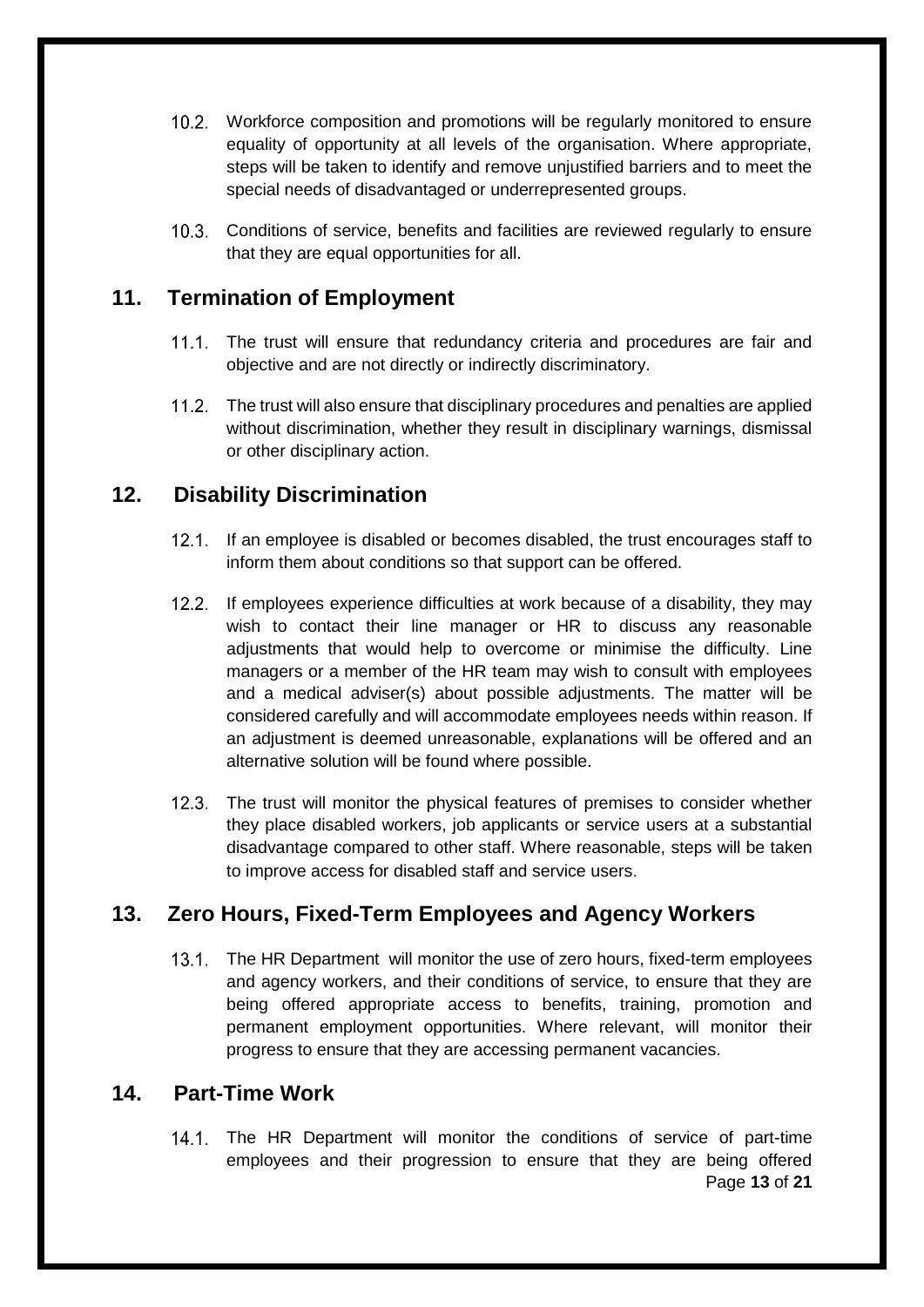appropriate access to benefits, training and promotion opportunities and ensure requests to alter working hours are dealt with appropriately.

## <span id="page-13-0"></span>**15. Breaches of This Policy**

- 15.1. If employees believe that they may have been discriminated against, they are encouraged to raise the matter through the grievance procedure. If they believe that they may have been subject to harassment, they are encouraged to raise the matter with their line manager and / or a member of the HR department.
- 15.2. Allegations regarding potential breaches of this policy will be treated in confidence and investigated in accordance with the relevant procedure. Staff who make such allegations in good faith will not be victimised or treated less favourably as a result. False allegations which are found to have been made in bad faith will, however, be dealt with under the disciplinary procedure.
- 15.3. Any member of staff who is found to have committed an act of discrimination or harassment will be subject to disciplinary action. Such behaviour may constitute gross misconduct and, as such, may result in summary dismissal. The trust takes a strict approach to serious breaches of this policy.

### <span id="page-13-1"></span>**16. Monitoring and review**

16.1. This policy will be reviewed annually and any changes made to this policy will be in joint negotiation with a consultation committee and be communicated to all employees.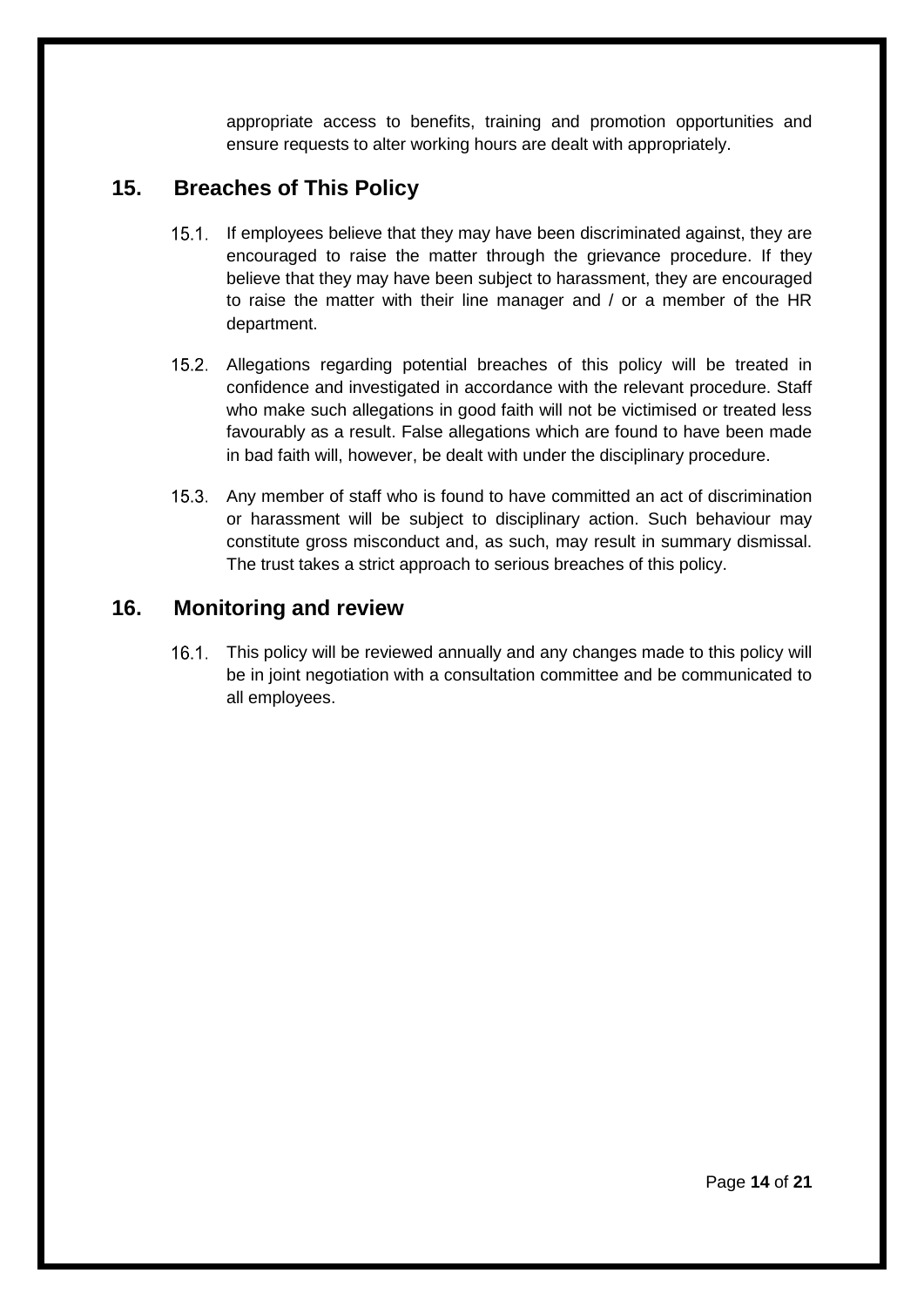### **Appendix 1**

# <span id="page-14-0"></span>**Equality Act 2010 Protected Characteristics**

The definitions used in this appendix are based on the Equality Act 2010.

- **1. Age:** The Act protects people of all ages; however, differential treatment because of age is not unlawful direct or indirect discrimination if it can be justified, i.e. if you can demonstrate that it is a proportionate means of achieving a legitimate aim. Age is the only protected characteristic that allows employers to justify direct discrimination.
- **2. Disability:** The Act protects people who are disabled; the Act defines this as someone who has a physical or mental impairment which has a substantial and long-term adverse effect on their ability to carry out normal day-to-day activities.
- **3. Gender identity and/or reassignment:** The Act protects transgender people. The Act no longer requires a person to be under medical supervision to be protected, so a person who does not undergo any medical procedures would be covered by these protections.
- **4. Marriage and civil partnership:** The Act protects people who are married or in a civil partnership against discrimination. Single people are not protected.
- **5. Pregnancy and maternity:** The Act protects people against discrimination on the grounds of pregnancy and maternity during the period of their pregnancy and any statutory maternity leave to which they are entitled.
- **6. Race:** The Act protects people of all races; the Act's definition of race includes colour, nationality, and ethnic or national origins.
- **7. Religion or belief:** The Act protects people of any religion, including specific denominations or sects, as well as a lack of religion, i.e. employees or jobseekers who do not follow a certain religion or do not follow any religion are protected. The Act protects people of any belief; this is defined as any religious or philosophical belief, or a lack of such belief, that is a weighty and substantial aspect of human life and behaviour.
- **8. Sex:** The Act protects men and women.
- **9. Sexual orientation:** The Act protects lesbian, gay, bisexual and heterosexual staff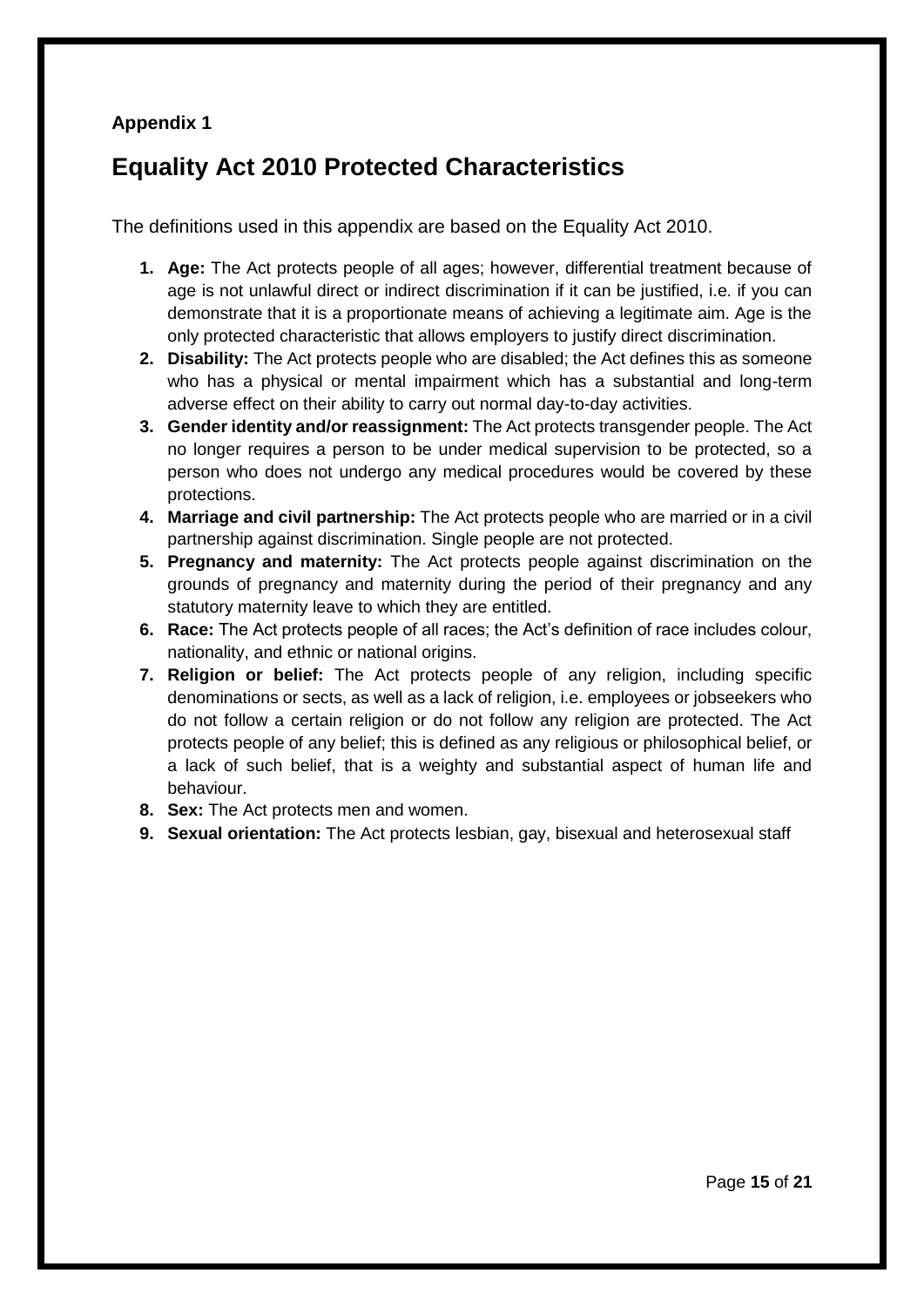#### <span id="page-15-0"></span>**Appendix 2**

## **DEFINING INAPPROPRIATE BEHAVIOUR**

#### **1. INTRODUCTION**

- 1.1 There are many forms of inappropriate behaviour, some of which can be defined/labelled under bullying or harassment or victimisation. However, there are behaviours that do not come under a specific label, but are equally inappropriate.
- 1.2 Any conduct that denigrates, ridicules, intimidates or is physically abusive of an individual or group is inappropriate and will not be tolerated.

#### **2. HARASSMENT**

#### 2.1 **What is Harassment?**

Harassment can be any unwanted attention or behaviour that a person finds objectionable or offensive and which makes them feel threatened or uncomfortable, leading to a loss of dignity or self-respect. It is not the intent of the harasser but the impact on the recipient that defines harassment. People can be subjected to harassment on a wide variety of grounds. These can include:

- Sex
- Sexual orientation (or perceived sexual orientation)
- Transgenderism (transsexual, transgender)
- **Marital status**
- Race, nationality, ethnic origin, national origin or skin colour
- **Disability**
- Age
- Employment status, e.g. part-time, fixed-term, permanent, selfemployed, agency worker, etc.
- Membership or non-membership of a trade union
- The carrying out of health and safety duties
- Religious or political beliefs
- Deeply held personal beliefs
- Criminal record
- Health, e.g. AIDS/HIV sufferers, etc.
- Physical characteristics
- Willingness to challenge harassment being ridiculed or victimised for raising a complaint

Harassment is normally characterised by more than one incident of unacceptable behaviour, particularly if it recurs once it has been made clear that the recipient regards it as offensive. However, just one incident may constitute harassment if it is sufficiently serious.

Harassment takes many forms: from relatively mild banter to actual physical violence. Employees may not always realise that their behaviour constitutes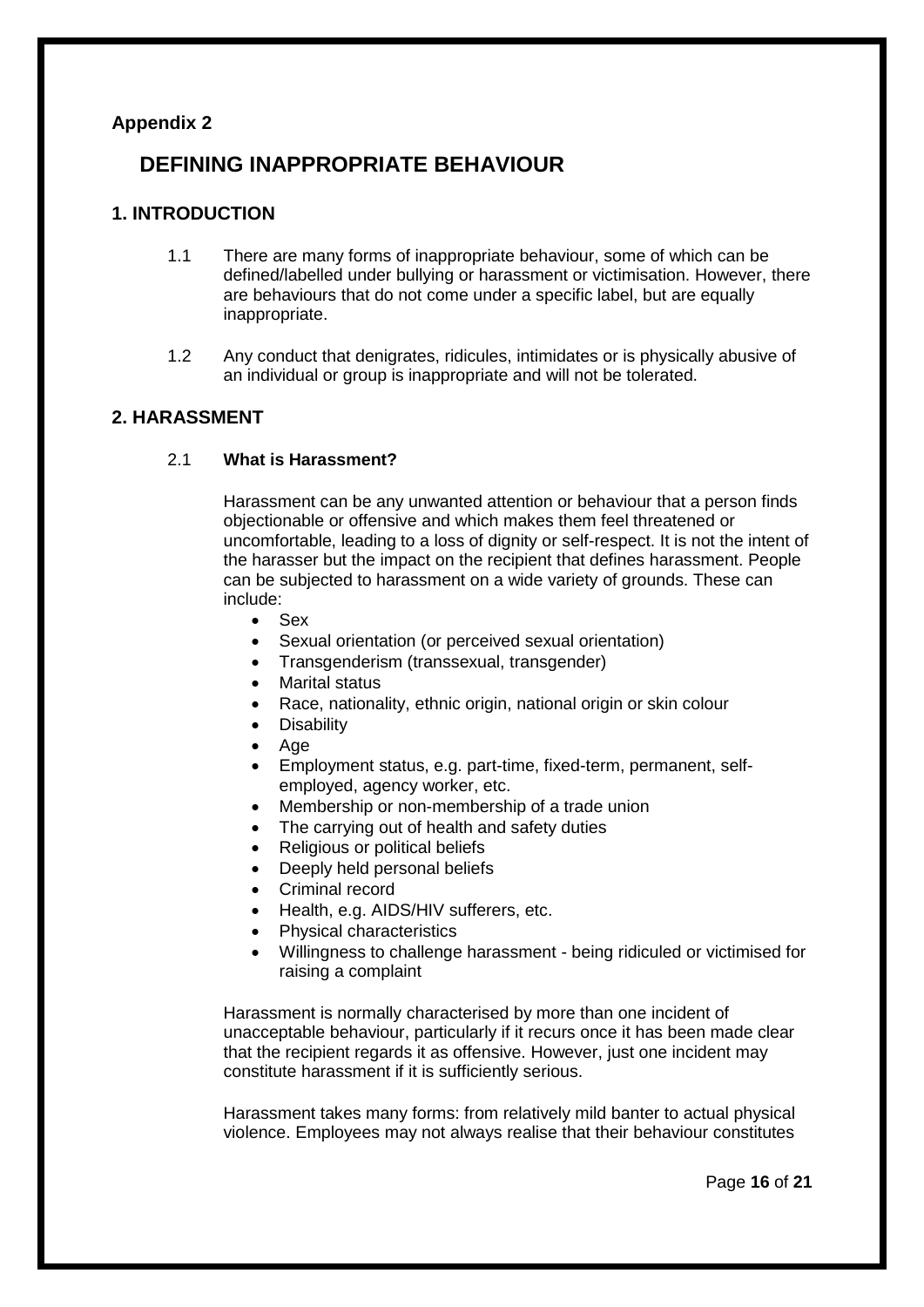harassment, but they must recognise that what is acceptable to one employee may not be acceptable to another - determining what is acceptable is an individual right that we must all respect.

#### 2.2 **Forms of Harassment**

The following is not intended to be an exhaustive list, but to provide some examples:

#### **Sexual Harassment**

Sexual harassment can be defined as unwanted conduct of a sexual nature or other conduct based on gender, which is offensive to the recipient and affects the dignity or well-being of men or women. Examples include:

- Negative or stereotypical comments about the ability to work by one or other gender
- Unwelcome physical contact, propositions or demands for sexual favours
- Unwanted comments about dress or appearance
- Leering and suggestive gestures
- Unwelcome sexual remarks such as jokes, innuendo or teasing
- The display of pin-ups, pornographic pictures, sexually suggestive subjects or offensive objects.

#### **Racial Harassment**

Racial harassment can be defined as unwanted conduct of a racial nature, or other conduct based on race, colour, ethnic or national origin, or conduct which is offensive or which affects the dignity or well-being of an individual. Examples include:

- Racist language, jokes, banter or derogatory statements about national origin
- Racist graffiti or the display of racially offensive material
- Physical attacks on individuals because of their race or ethnicity

#### **Harassment on the grounds of Disability**

This can be defined as words, actions or other conduct, which ridicules, intimidates or threatens an individual because of their disability and which affects the dignity or well-being of the individual. Examples include:

- Patronising remarks, belittling comments or assumptions based on the person's disability
- Mimicking the particular disability
- Intimate questioning about a person's disability
- Exclusion from conversation or social activities
- The assumption that physical disability equals mental disability

#### **Harassment on the grounds of Sexual Orientation**

This can be defined as words, actions or other conduct which ridicules, intimidates or threatens individuals because of their sexual orientation, and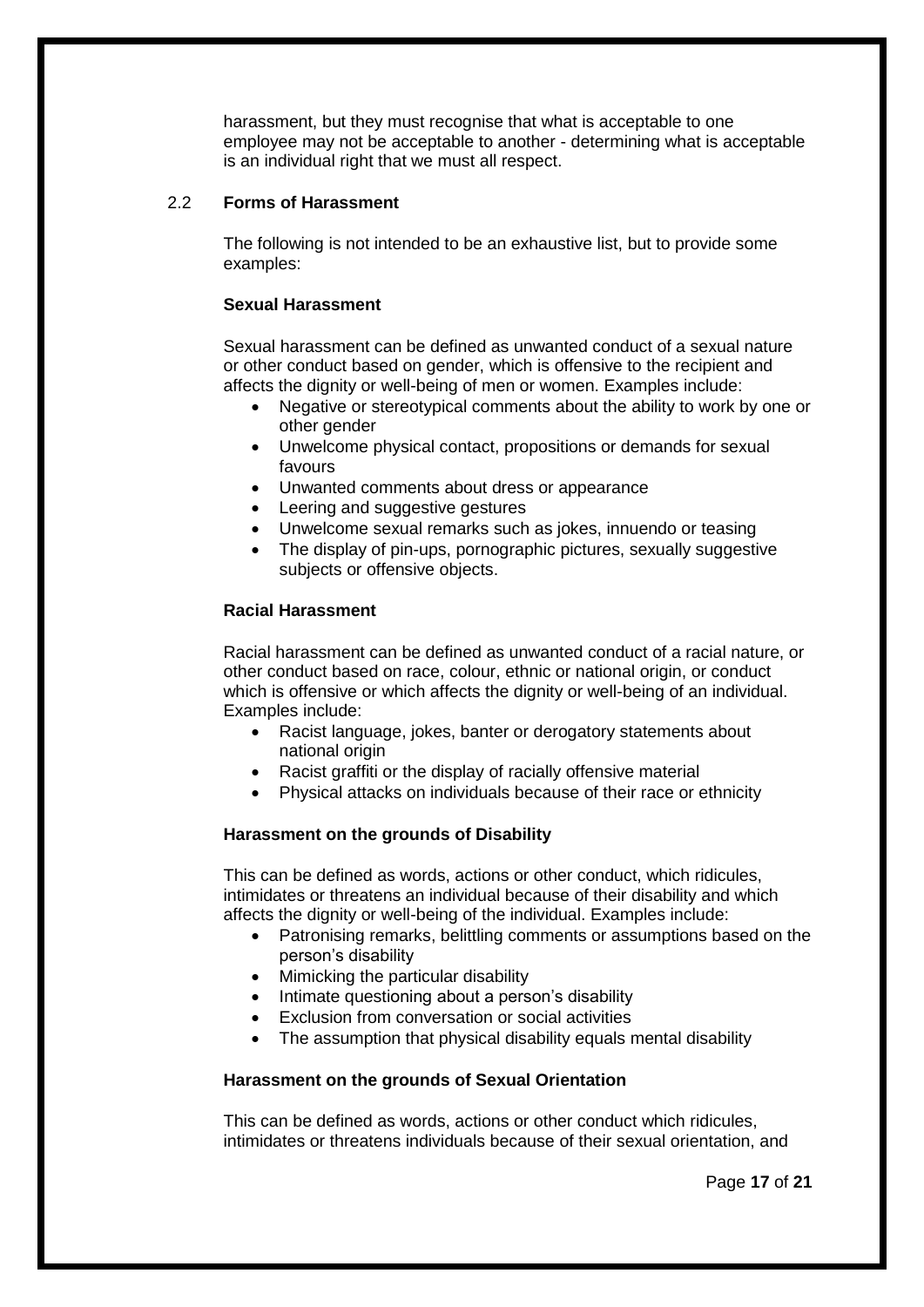which affects the dignity or well-being of the individual. Examples include:

- Offensive comments, language or jokes
- Threatening to publicise that a colleague is gay or lesbian
- Intimate questioning about someone's personal or sexual life
- Making stereotypical assumptions about lesbians and gay men
- Displaying or circulating homophobic or anti-gay materials,
- Gossip and speculation about someone's sexuality

#### **Harassment of the grounds of Religion or Belief**

This can be defined as words, actions or other conduct which ridicules, intimidates or threatens individuals because of their religion or belief, and which affects the dignity or well-being of the individual. Examples include:

- Offensive comments, jokes or offensive language or ridicule
- Exclusion from social activities
- Coercive pressure to convert or conform to a religion or belief that an individual may not hold
- Offensive graffiti or visual images

In addition to those examples of unwanted conduct stated above, people may also be harassed on the grounds of their age, which could include assumptions or derogatory remarks about their ability or competence. Harassment can also involve deriding or mocking people's social class, or their trade union involvement (or lack of it).

#### **Harassment on the grounds of Gender Reassignment**

This can be defined as words, actions or other conduct which ridicules, intimidates or threatens individuals because of their transsexual status, and which affects the dignity or well-being of the individual. Examples include:

- Refusing to associate with or ignoring someone
- Refusing to address the person in their acquired gender or use their new name
- Probing into the person's private life
- Failing to keep confidential information about their transsexual status
- Indefinite refusal to allow use of sanitary facilities appropriate to their gender following a reasonable transition period

#### 2.3 **Why Do Some People Harass Others?**

There is no age, class or gender profile of the person most likely to harass. Like other forms of discrimination, harassment can be deliberate, willful and conscious. It can however, also be unintentional or unconscious. Reasons why people harass others include:

- Many regard "banter" to be a normal part of the working environment (a view often expressed is that "It's just the way things are around here")
- Some see overtly sexist or racist behaviour as a laugh and a joke, and not to be taken seriously
- Some see harassment as the rightful treatment to be meted out to certain groups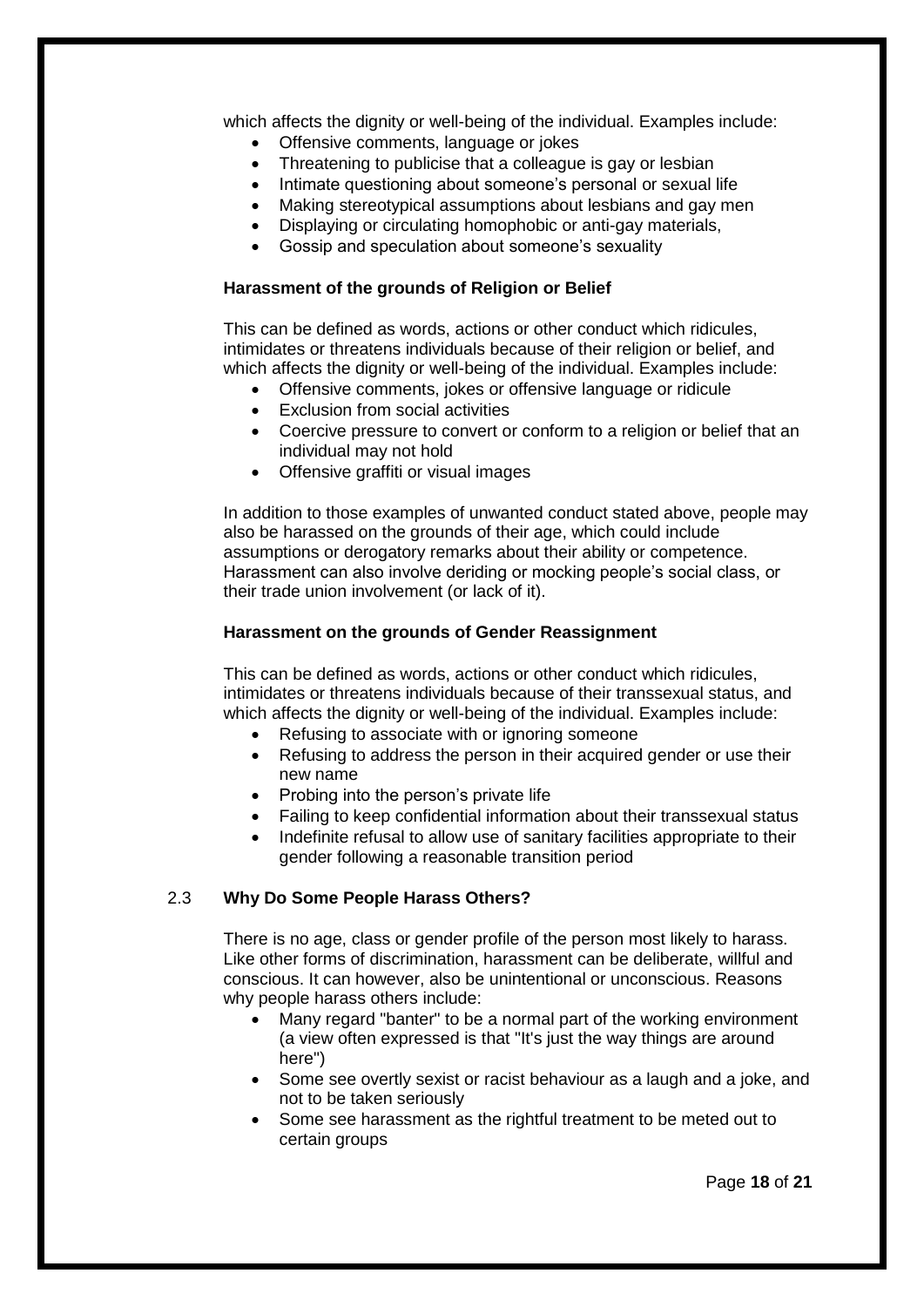- Some have grown up with a set of values that view members of the opposite sex as sex objects or subservient, other racial groups as inferior in some way, disabled people as subnormal/freakish, or homosexuals as "unnatural"
- Some see it as part of the natural order of things "the way things are in the world" (a view often expressed is that "everyone has the mickey taken out of them at some time")
- Some privately view their behaviour as embarrassing but are unwilling to do anything about it because their colleagues do it and they don't want to be seen as being different
- Regrettably, sometimes people do not even realise that there is a problem until it has been pointed out that such a problem actually exists.

One person's idea of banter or a joke, however innocent, may well be interpreted by the recipient as personal ridicule. Essentially it is the impact of the behaviour that actually counts, not necessarily the intent.

It is impossible to give guidelines as to what people can and cannot say. The important message for everyone is this: "one person's idea of a joke may well be another person's idea of offensive behaviour; if anything you think about saying may cause offence - don't say it!"

#### **3. BULLYING**

3.1 Bullying can be defined as persistent, offensive, abusive, intimidating or insulting behaviour, abuse of power or unfair sanctions which makes the recipient feel upset, threatened, humiliated or vulnerable, which undermines their self-confidence and which may cause them to suffer stress.

#### **Examples of Bullying**

Workplace bullying can range from extreme forms such as violence and intimidation to less obvious actions like deliberately ignoring someone at work. These can be split into two categories;

Obvious Bullying:

- Shouting or swearing at people in public and private
- Persistent criticism
- Ignoring or deliberately excluding people
- Persecution through threats and instilling fear
- Spreading malicious rumours
- Constantly undervaluing effort
- Dispensing disciplinary action which is totally unjustified
- Spontaneous rages, often over trivial matters

Less obvious bullying:

- Withholding information or supplying incorrect information
- Deliberately sabotaging or impeding work performance
- Constantly changing targets, without justification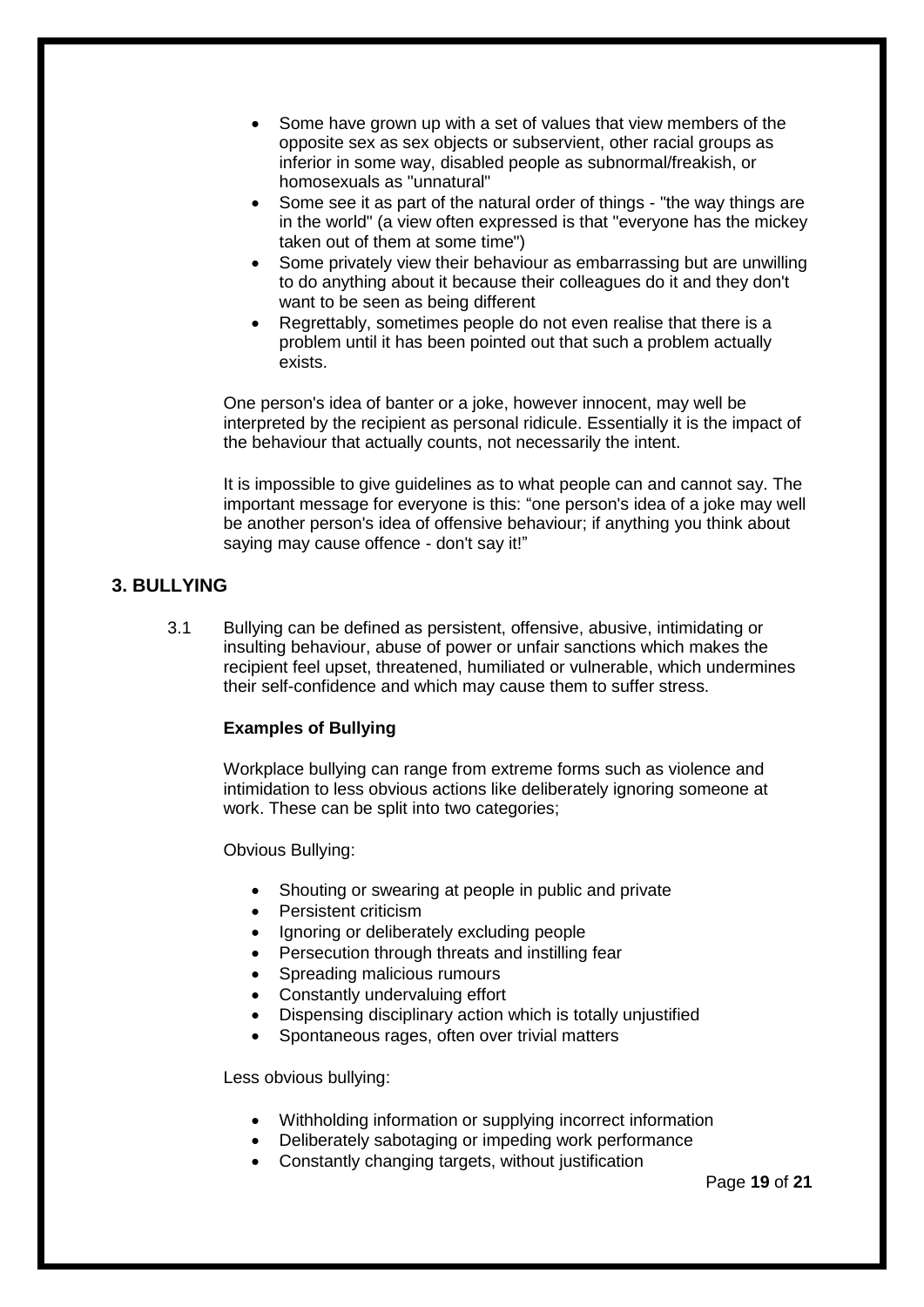- Setting individuals up to fail by imposing impossible deadlines
- Removing areas of responsibility and imposing menial tasks
- Uniustifiably blocking applications for holiday, promotion or training

These examples listed are not exhaustive. The actions listed must be viewed in terms of the distress they cause the individual. As with harassment, it is the perceptions of the recipient that determines whether any action or statement can be viewed as bullying.

Bullying and harassment do not necessarily occur on a face to face basis. They may also occur as:

- Written communication
- Electronic mail
- Persistent text messages
- Posting up or downloading offensive material
- Phone messages
- Unfair work allocation

#### **Understanding the Bully**

Some reasons that bullies act the way they do is because they:

- Have deep feelings of personal insecurity, i.e. very low self-esteem,
- Like to punish people for being too competent,
- Think that by shouting at people it gets things done,
- Want to make life difficult for people who can do the job better than they can,
- Cannot trust anyone so they think that they have to do everything themselves,
- Enjoy picking on people in front of others to show how powerful they are,
- Insist that they are always in the right so that everyone else must be an "idiot", and therefore must be treated as such,
- Dislike having their authority challenged,
- Feel envious of other peoples' professional or social abilities, so they set out to make them appear incompetent, or make their lives a misery.

Bullying is not:

- Legitimate and constructive feedback on an employee's performance or behaviour (either positive or negative);
- An occasional raised voice or argument between two or more people;
- A momentary loss of temper, which an individual regrets, apologises for and learns from;
- Legitimate management behaviour.

It is unacceptable to condone bullying under the guise of 'firm management'. A firm management style is acceptable, providing that employees are treated with respect and dignity.